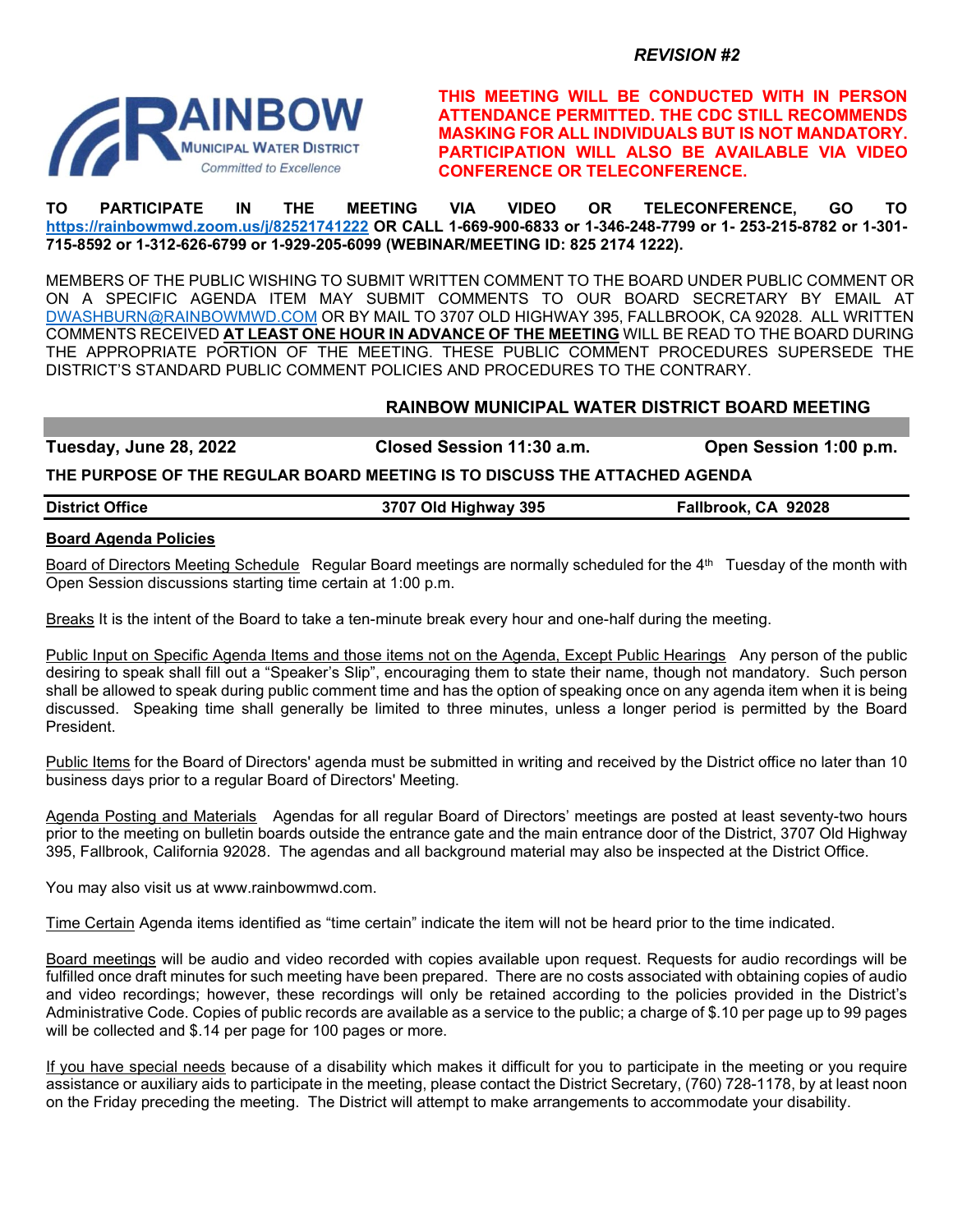Notice is hereby given that the Rainbow Municipal Water District Board of Directors will hold Closed Session at 11:30 a.m. and Open Session at 1:00 p.m. Tuesday, June 28, 2022, at the District Office located at 3707 Old Highway 395, Fallbrook, CA 92028. At any time during the session, the Board of Directors Meeting may adjourn to Closed Session to consider litigation or to discuss with legal counsel matters within the attorney client privilege.

## **AGENDA**

## **1. CALL TO ORDER**

- **2. ROLL CALL: Gasca\_\_\_\_ Hamilton\_\_\_\_ Mack\_\_\_\_ Moss\_\_\_\_ Stewart\_\_\_\_**
- **3. ADDITIONS/DELETIONS/AMENDMENTS TO THE AGENDA (Government Code §54954.2)**

### **4. INSTRUCTIONS TO ALLOW PUBLIC COMMENT ON AGENDA ITEMS FROM THOSE ATTENDING THIS MEETING VIA TELECONFERENCE OR VIDEO CONFERENCE**

*CHAIR TO READ ALOUD - "If at any point, anyone would like to ask a question or make a comment and have joined this meeting with their computer, they can click on the "Raise Hand" button located at the bottom of the screen. We will be alerted that they would like to speak. When called upon, please unmute the microphone and ask the question or make comments in no more than three minutes.* 

*Those who have joined by dialing a number on their telephone, will need to press \*6 to unmute themselves and then \*9 to alert us that they would like to speak.*

*A slight pause will also be offered at the conclusion of each agenda item discussion to allow public members an opportunity to make comments or ask questions."*

#### **5. ORAL/WRITTEN COMMUNICATIONS FROM THE PUBLIC**

**OPPORTUNITY FOR MEMBERS OF THE PUBLIC TO ADDRESS THE BOARD REGARDING CLOSED SESSION AGENDA ITEMS (Government Code § 54954.2).**

*Under Oral Communications, any person in attendance wishing to address the Board regarding Closed Session agenda items should indicate their desire to speak by filling out and submitting a "Speaker's Slip" to the Board Secretary before the meeting begins. Any person attending the meeting remotely wishing to address the Board regarding Closed Session agenda items may email or mail in their comments to the Board Secretary one hour before the Closed Session scheduled start time to be read to the Board prior to their adjournment to Closed Session or may speak to the Board by calling (760) 728-1178, listening for "Thank you for calling Rainbow Municipal Water District ….", dialing Extension 429, and entering pin 8607 at the Closed Session scheduled start time. Once all public comment is heard, this call will be disconnected, and the Board will adjourn to Closed Session. To participate in the Open Session portion of the meeting, please follow the instructions provided at the top of Page 1 of this agenda. Speaking time shall generally be limited to three minutes unless a longer period is permitted by the Board President.* 

### **6. CLOSED SESSION**

- **A.** Conference with Legal Counsel-Anticipated Litigation (Government Code §54956.9(d)(2))
	- Two Items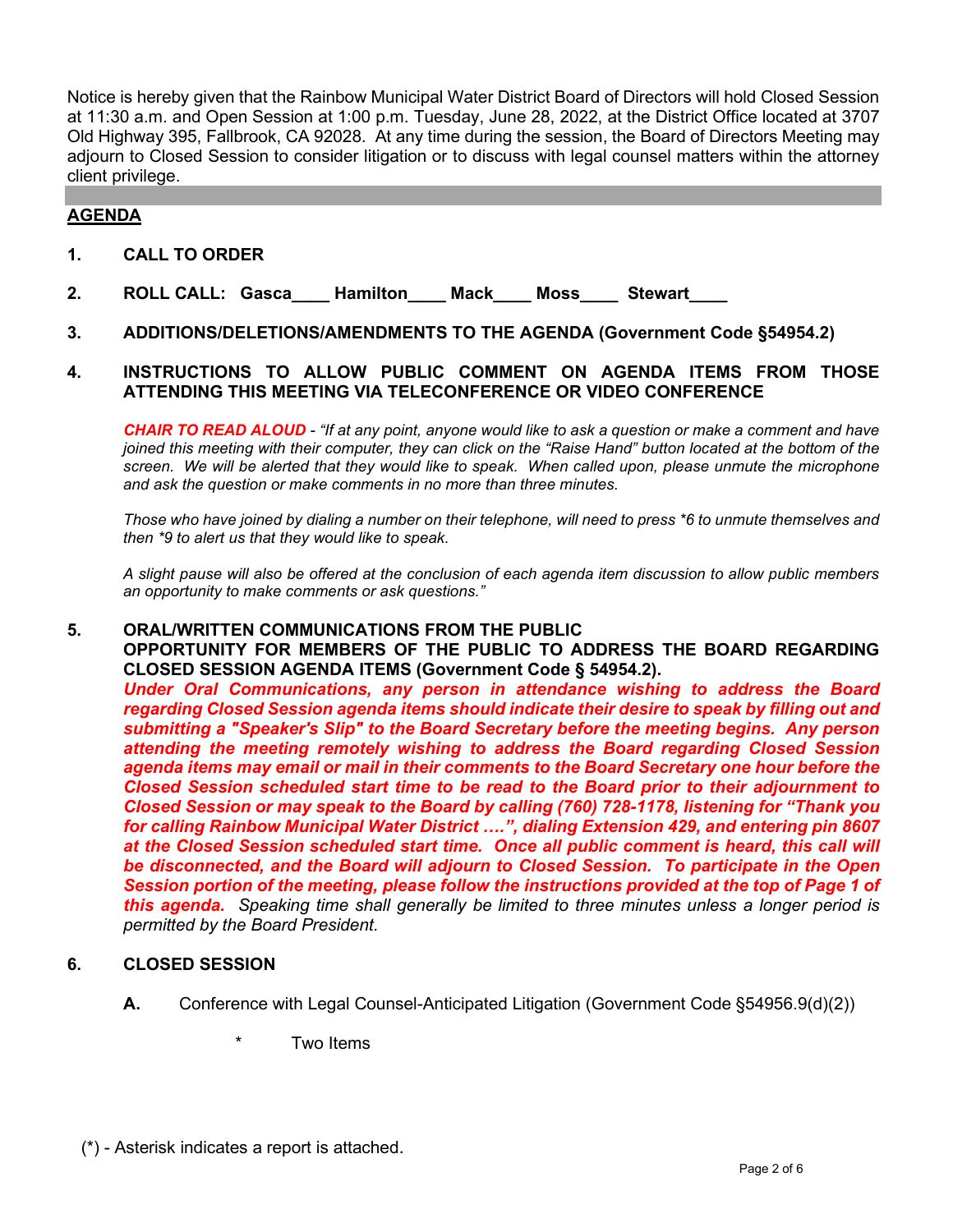- **B.** Conference with Legal Counsel Existing Litigation Pursuant to Government Code Section 54956.9(d)(1)
	- \* TC Construction Company, Inc. v. Rainbow Municipal Water District, et al.
- **C.** Consider Information Report on Cyber Security (Government Code §54957(a))

### **7. REPORT ON POTENTIAL ACTION FROM CLOSED SESSION**

Time Certain: 1:00 p.m.

- **8. REPEAT CALL TO ORDER**
- **9. PLEDGE OF ALLEGIANCE**
- **10. REPEAT ROLL CALL**
- **\*11. BOARD OF DIRECTORS CONSIDER ADOPTING RESOLUTION NO. 22-14 RENEWING STATE OF EMERGENCY FINDINGS FOR ASSEMBLY BILL 361 (AB 361)** *(A majority of the RMWD Board of Directors invoked AB361 at their October 26, 2021 meeting and to comply with AB361, the Board must reconsider the circumstances of emergency at all subsequent meetings.)*
- **12. REPEAT REPORT ON POTENTIAL ACTION FROM CLOSED SESSION**

*and ask the question or make comments in no more than three minutes.* 

- **13. REPEAT ADDITIONS/DELETIONS/AMENDMENTS TO THE AGENDA (Government Code §54954.2)**
- **14. REPEAT INSTRUCTIONS TO ALLOW PUBLIC COMMENT ON AGENDA ITEMS FROM THOSE ATTENDING THIS MEETING VIA TELECONFERENCE OR VIDEO CONFERENCE** *CHAIR TO READ ALOUD - "If at any point, anyone would like to ask a question or make a comment and have joined this meeting with their computer, they can click on the "Raise Hand" button located at the bottom of the screen. We will be alerted that they would like to speak. When called upon, please unmute the microphone*

*Those who have joined by dialing a number on their telephone, will need to press \*6 to unmute themselves and then \*9 to alert us that they would like to speak.*

*A slight pause will also be offered at the conclusion of each agenda item discussion to allow public members an opportunity to make comments or ask questions."*

# **15. ORAL/WRITTEN COMMUNICATIONS FROM THE PUBLIC OPPORTUNITY FOR MEMBERS OF THE PUBLIC TO ADDRESS THE BOARD REGARDING**

**ITEMS NOT ON THIS AGENDA (Government Code § 54954.2).** *Under Oral Communications, any person in attendance wishing to address the Board regarding matters not on this agenda should indicate their desire to speak by filling out and submitting a "Speaker's Slip" to the Board Secretary before the meeting begins. Any person attending remotely wishing to address the Board regarding matters not on this agenda should indicate their desire to speak or may email or mail their comments to the Board Secretary one hour before the Open Session scheduled start time. All written public comments received will be read to the Board during the appropriate portion of the meeting. No action will be taken on any oral communications item since such item does not appear on this Agenda, unless the Board of Directors makes a determination that an emergency exists or that the need to take action on the item arose subsequent to posting of the Agenda* (Government Code §54954.2*). Speaking time shall generally be limited to three minutes unless a longer period is permitted by the Board President.* 

(\*) - Asterisk indicates a report is attached.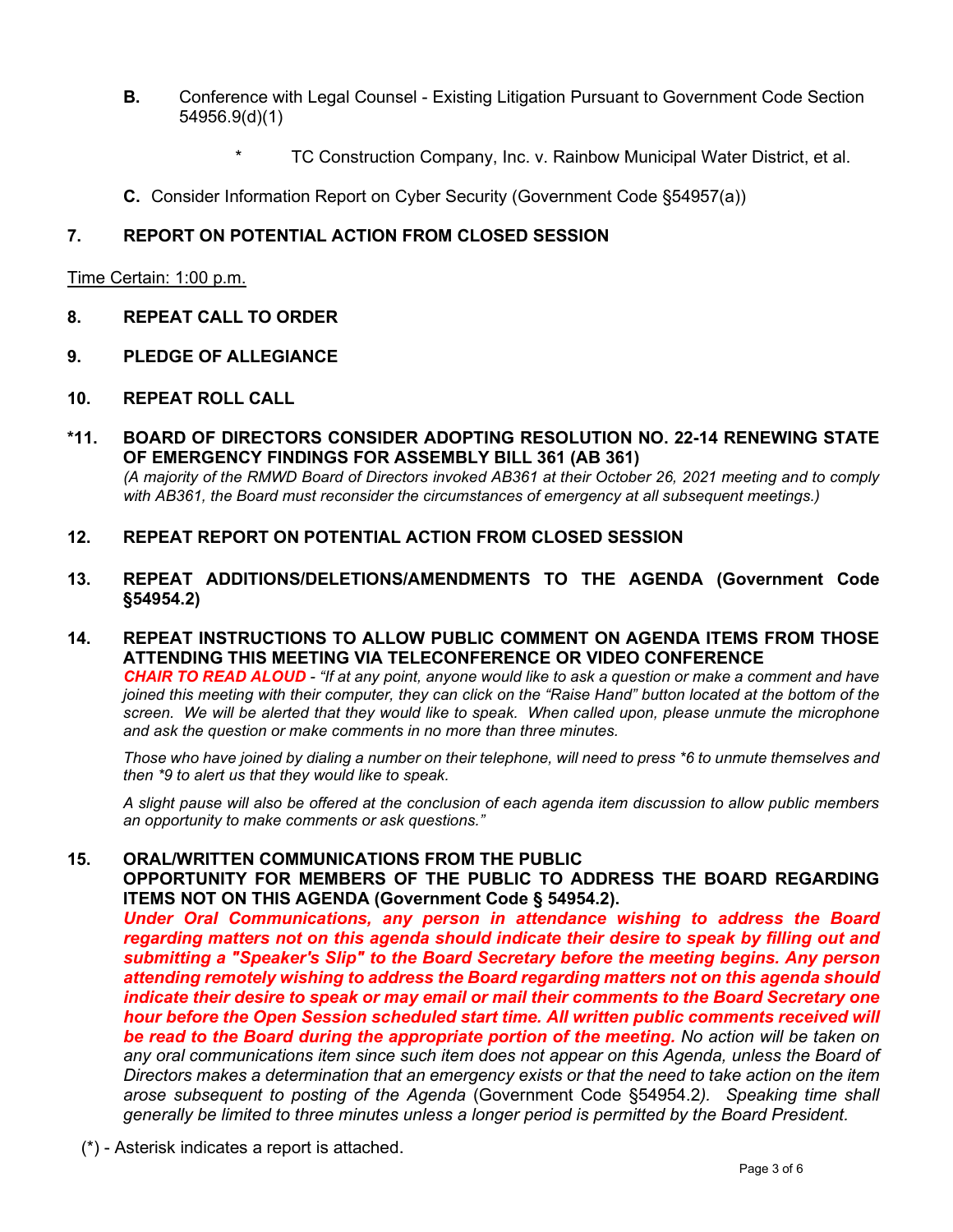## **\*16. APPROVAL OF MINUTES**

**A.** May 24, 2022 - Regular Board Meeting

# **\*17. BOARD OF DIRECTORS' COMMENTS/REPORTS**

Directors' comments are comments by Directors concerning District business, which may be of interest to the Board. This is placed on the agenda to enable individual Board members to convey information to the Board and to the public. There is to be no discussion or action taken by the Board of Directors unless the item is noticed as part of the meeting agenda.

- **A.** President's Report (Director Hamilton)
- **B.** Representative Report (Appointed Representative)
	- **1.** SDCWA
	- **A.** Summary of Board Meeting May 26, 2022<br>**2.** CSDA
	- **2.** CSDA
	-
	- **3.** LAFCO<br>**4.** Santa M  **4.** Santa Margarita River Watershed Watermaster Steering Committee
	- **5.** ACWA
- **C.** Meeting, Workshop, Committee, Seminar, Etc. Reports by Directors (AB1234)
	- **1.** Board Seminar/Conference/Workshop Training Attendance Reports
- **D.** Directors Comments
- **E.** Legal Counsel Comments
	- **1.** Attorney Report: Water Rates

### **18. COMMITTEE REPORTS**

- **A.** Budget and Finance Committee
- **B.** Communications and Customer Service Committee<br>**C.** Fngineering and Operations Committee
- **C.** Engineering and Operations Committee

#### Time Certain: 1:00 p.m. Public Hearings

### **\*19. PUBLIC HEARINGS**

### **A. DISCUSSION AND POSSIBLE ACTION TO ADOPT ORDINANCE NO. 22-14 FOR ID 1 STANDBY CHARGES**

*(Ordinance No. 22-14 establishes water availability charges for all of the Rainbow Municipal Water District Improvement District – Improvement District No. 1.)*

### **B. DISCUSSION AND POSSIBLE ACTION TO ADOPT RESOLUTION NO. 22-18 APPROVING THE AMENDED AND RESTATED RESOLUTION TO CONFIRM PARTICIPATION IN SCIP**

*(Adoption of Resolution 22-18 will amend and restate the District joining the Statewide Community Infrastructure Program, authorizing the California Statewide Communities Development Authority to accept property owner applications, special assessments, form assessment districts, community*  facilities districts within the District, terms and conditions of community facilities district financing, *acquisition agreements, and other authorizing actions.)*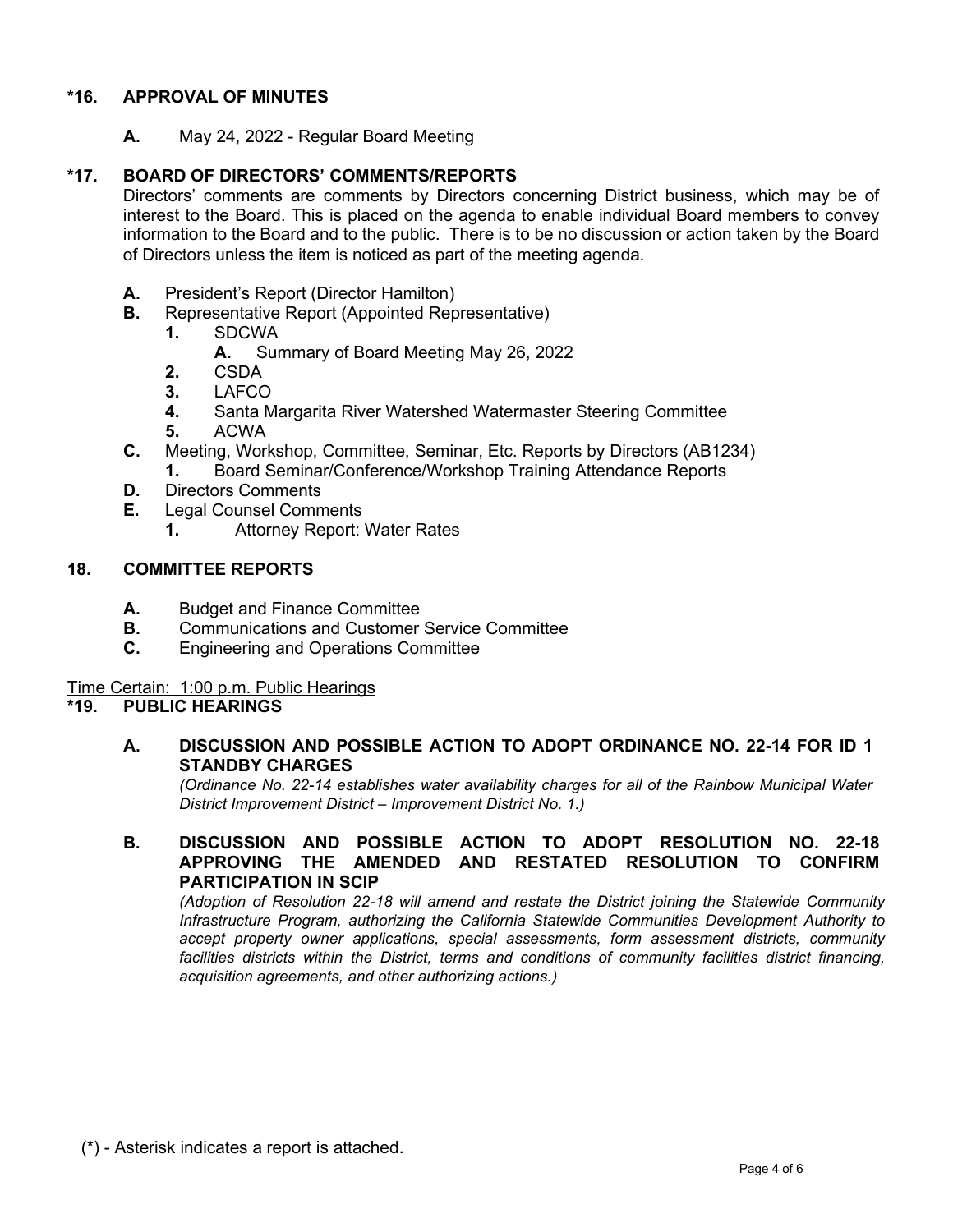#### **BOARD ACTION ITEMS**

**20. CONSENT TO THE OMISSION OF SIGNATURES FROM THE FINAL MAP FOR COUNTY OF SAN DIEGO TRACT NO. 5354-4, AND MAKE A FINDING THAT THE FINAL MAP WILL NOT UNREASONABLY INTERFERE WITH THE FREE AND COMPLETE EXERCISE OF THE DISTRICT'S EASEMENTS (DIVISION 4)**

 *(The District holds an easement within the boundaries of Tract No. 5354-4 which will not be affected by the recording of the Final Map for Tract No. 5354-4. The Final Map may not be recorded without a signature omission letter from the District stating that the Final Map will not unreasonably interfere with the free and complete exercise of the District's Easements.)* 

- **\*21. DISCUSSION AND POSSIBLE ACTION TO ADOPT RESOLUTION NO. 22-14 APPROVING FISCAL YEAR 2022-2023 OPERATING & CAPITAL IMPROVEMENT BUDGET** *(The Operating & Capital Improvement Budget for FY 2022-2023 has been reviewed by the Board of Directors, Budget and Finance Committee, and staff and is being presented to the Board for final adoption.)*
- **\*22. DISCUSSION AND POSSIBLE ACTION TO APPROVE RESOLUTION NO. 22-16 A RESOLUTION OF THE BOARD OF DIRECTORS OF RAINBOW MUNICIPAL WATER DISTRICT ESTABLISHING CLASSIFICATIONS AND MONTHLY PAY RANGES FOR DISTRICT EMPLOYEES AND THE GENERAL MANAGER EFFECTIVE JULY 1, 2022 THROUGH JUNE 30, 2023**

 *(The grade structure included in Resolution No. 22-16 Draft A is revised to reflect the new pay grades in accordance with the MOUs between the District and the bargaining units. Draft B of Resolution No. 22-16 adjust the pay grades in accordance with the MOUs and adds new job classifications in accordance with the Staffing Analysis.)* 

- **\*23. DISCUSSION AND POSSIBLE ACTION TO APPROVE RESOLUTION NO. 20-17 A RESOLUTION OF THE BOARD OF DIRECTORS OF THE RAINBOW MUNICIPAL WATER DISTRICT CONSENTING TO ENTER THE JOINT PROTECTION PROGRAMS OF THE ASSOCIATION OF CALIFORNIA WATER AGENCIES/JOINT POWERS INSURANCE AUTHORITY** *(Resolution No. 22-17 provides consent for the District to enter the Joint Protection Programs of the Association of California Water Agencies/Joint Powers Insurance Authority.)*
- *\*23A. DISCUSSION AND POSSIBLE ACTION TO ADOPT RESOLUTION NO. 22-19 RESCINDING RESOLUTION OF NECESSITY, NO. 22-02, PERTAINING TO REAL PROPERTY LOCATED AT 5858 CAMINO DEL CIELO, BONSALL, CA 92003*

*(Adoption of Resolution No. 22-19 will rescind the Resolution of Necessity, Resolution No. 22-02, which*  authorized the acquisition by eminent domain of an interest in real property for public use and authorized and *directed condemnation of portions of San Diego County Assessor's Parcel Number 127-010-05.)* 

**\*24. DISCUSSION AND POSSIBLE ACTION FOR A VARIANCE REQUEST FROM CUSTOMER (AVALOS) FOR THE DIFFERENCE IN ACCOUNT CLASS RATES FROM JUNE 2021 TO APRIL 2022 (Division 1)**

*(RMWD received a request from customer, Amanda Avalos, requesting her account be changed from Agricultural Domestic to Single Family Residential due to high monthly operation and maintenance fees.)*

**\*25. DISCUSSION AND POSSIBLE ACTION REGARDING CSDA 2022 BOARD OF DIRECTORS ELECTIONS SEAT B**

*(RMWD received an email with the link to cast the RMWD vote as well as notifying that the ballot ends at 5:00 p.m. on July 16, 2022 as well as a letter of support from Don Bartz, General Manager for Phelan Pinon Hills CSD.)*

#### **26. BOARD MEMBER REQUESTS FOR AUTHORIZATION TO ATTEND UPCOMING MEETINGS / CONFERENCES / SEMINARS**

(\*) - Asterisk indicates a report is attached.